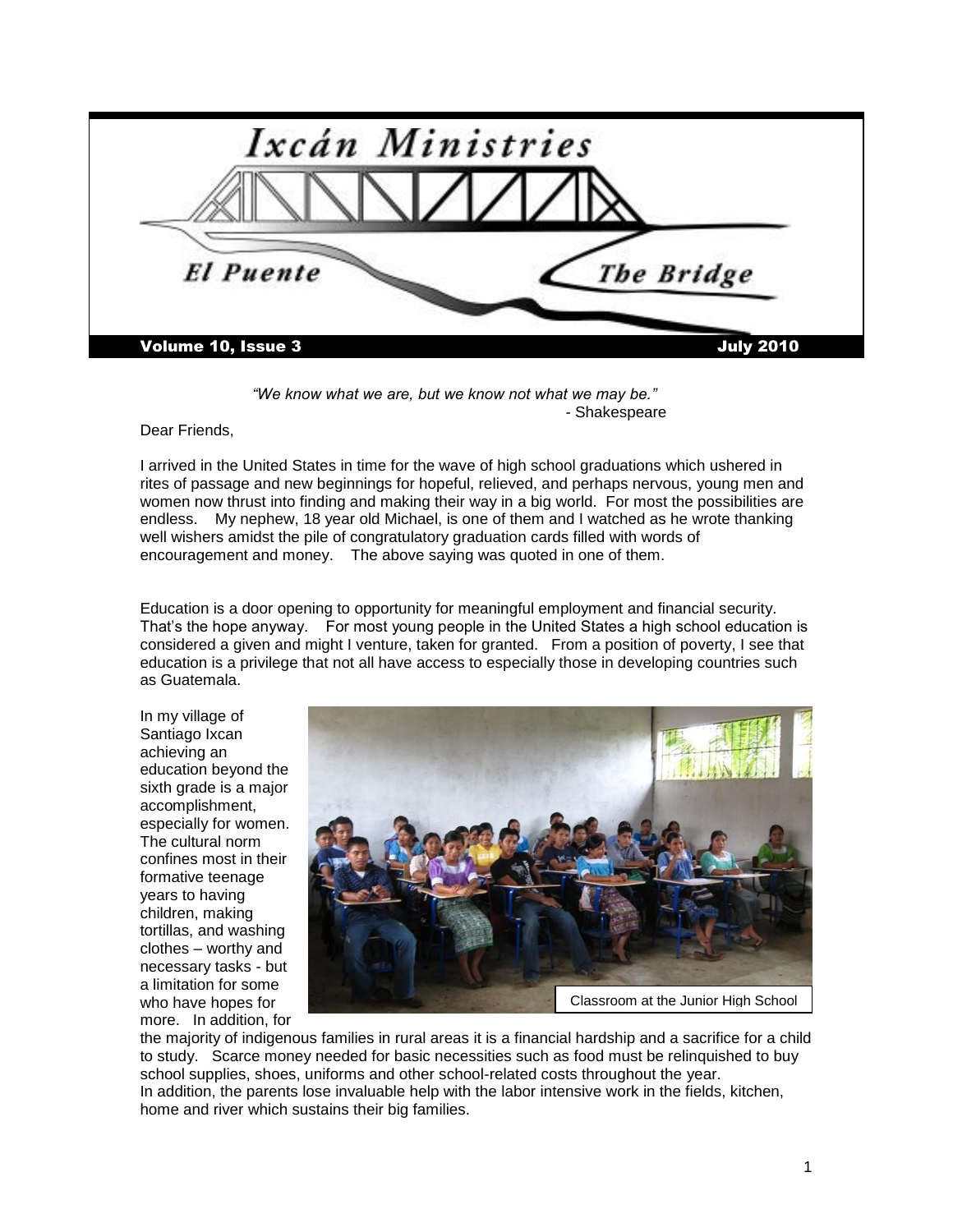Ixcan Ministries has been empowering young men and women in education since 2001 from helping to build a junior high school to developing a scholarship program. I am often humbled and moved by the young people who come asking for financial assistance to study because there is always economic hardship and always such great desire. Susanna is one of those.

Seventeen year old Susanna Simon"s father died of cancer about seven years ago. She was ten and her younger brother, Pedro was only seven. To make matters worse their mother is almost completely deaf and mute. In the wake of this tragedy, the little, struggling family was left to fend for themselves.

Before his death, I had promised Susanna"s father to "keep an eye on his children and help them." Thus, when Susanna approached me three years ago expressing a desire to enter  $7<sup>th</sup>$  grade Basico we made sure that it happened. Presently, she is one of our scholarship students, in her third year of junior high school– 9<sup>th</sup> grade – getting good grades and is looking forward to graduating this year! Her hopes are to *continue* her education and become a nurse!



I admire Susanna for her drive and commitment to study while, as most students do, juggling family responsibilities. A normal school day for her will begin at 5:00 a.m. and by the time classes start at 1:00 p.m. she will have made a fire and hand - slapped 50 tortillas for breakfast and lunch, carried on her head and hand washed clothes in a nearby *poso* – underground water hole– and on some days have gone to the fields and back having picked cardamom. In addition she may have picked up the house, washed dishes and readied herself for school. Classes last until 5:30p.m.and upon returning home she repeats the above tortilla ritual with a drop in number to 25 instead of 50 for supper, clean-up and *then* homework before dropping into bed.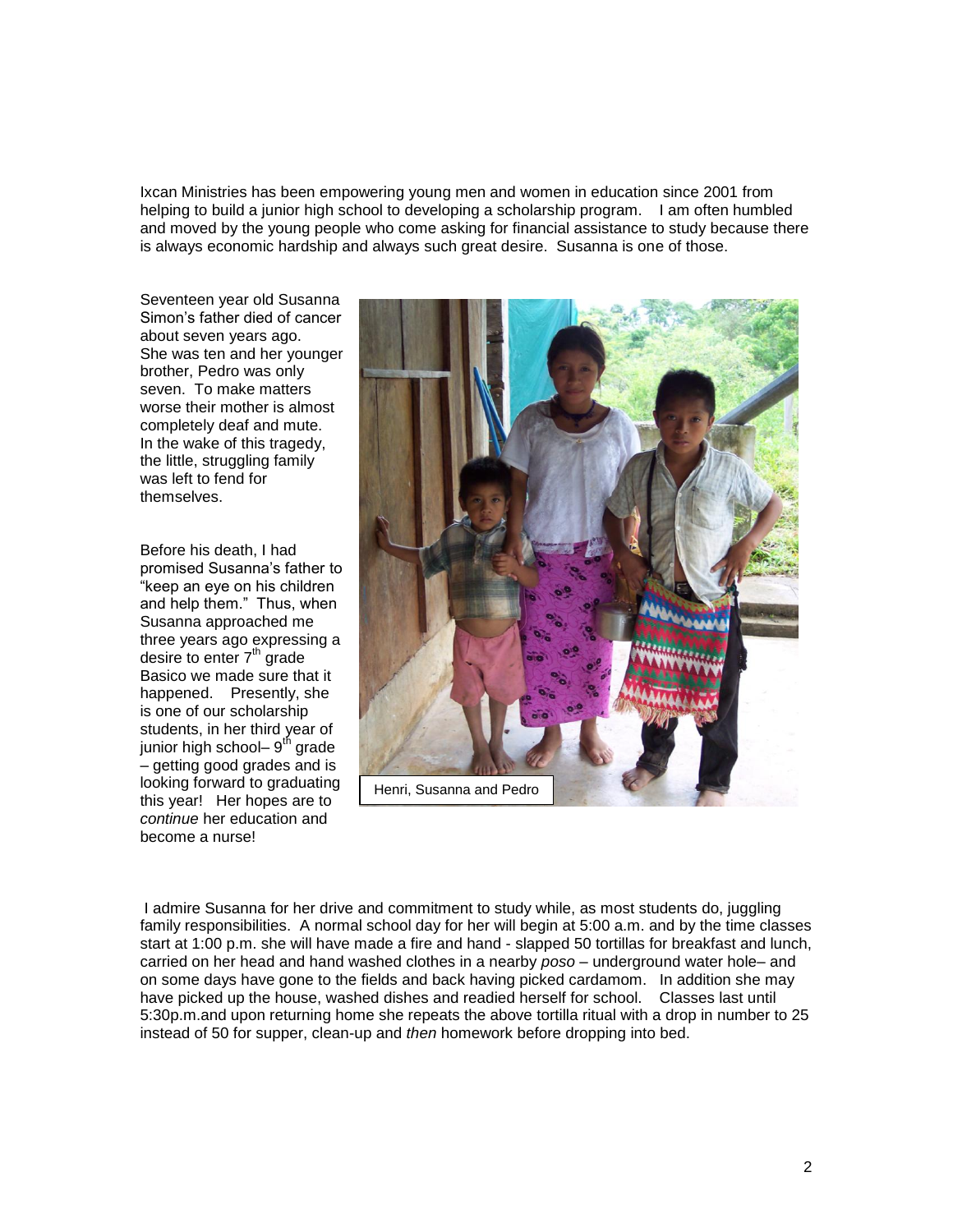When word got out that Ixcan Ministries was offering scholarships, I was inundated with distressed youth and parents seeking financial assistance for education. This surge of need pushed me to seek help and I prayerfully formed a local scholarship committee of two women and three men. With me our team of housewives (Carmen and Antonia), sustenance farmers (Eulalio and Javier), and one teacher with a college degree and director of our junior high school (Profesor Samuel) got to work. We developed a scholarship program with an application, selection, and award process, plus on-going follow-up throughout the year to monitor students" progress and grades. Moreover, the recipients are asked to commit to some form of service within the community during the year when they are in the area and available.



It costs about \$120.00 a year to educate a student at the junior high level in Santiago Ixcan, and anywhere from \$1000.00 - \$2000.00 a year for education at the high school/university level depending on the school and area of study. Costs rise considerably when students have to leave their homes to travel to school, room and board in addition to tuition and supplies. This year Ixcan Ministries provided partial scholarships for one student at the university level, eight students at the high school /career level and full scholarships for nine students at the Basico/junior high school level.

The fact is there is less money than "Susannas" who have a desire to be better equipped to meet the challenges of an ever-changing world and dream of a future free of poverty. Our hope is that we can empower more and more of these amazing young people and who, like Michael, can one day be reading graduation cards that end saying,

"Congratulations! May each new day that dawns for you be an opportunity to reach the goals you"ve set… to be the best that you can be!"

Might that every child in the world has the opportunity to reach to his/her full God-given potential!